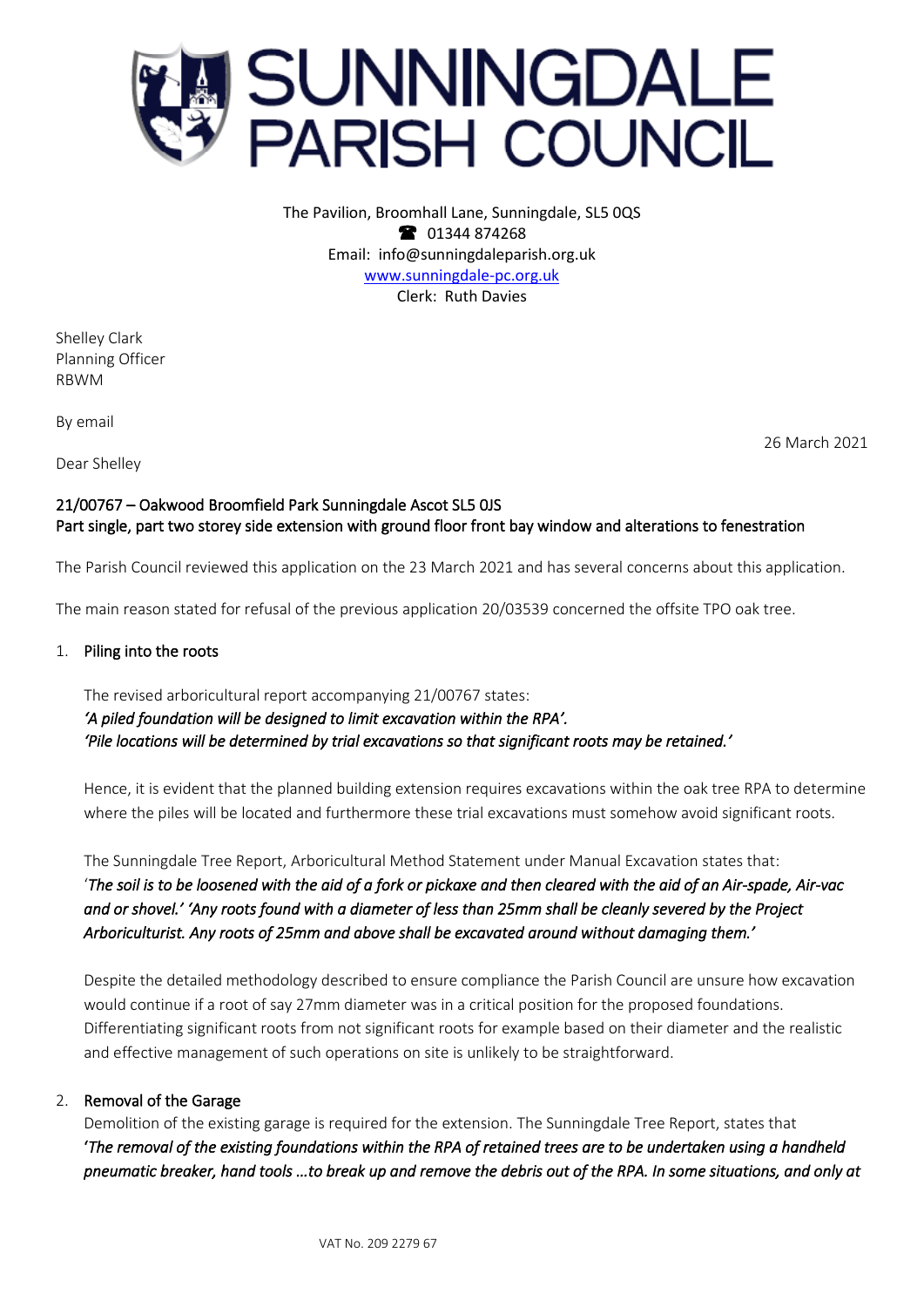# *the discretion of the arborist it may be possible to use an excavator using a hydraulic breaker and a suitably sized toothless grading bucket.'*

Demolition of the existing garage beneath the canopies and within the RPA of tree T01 is shown on the chart below with the turquoise 'Cross' hatching. The Parish Council would appreciate comment from the Tree Officer as the proposed methodology appears to be potentially harmful to a considerable area of the RPA.



# 3. Less invasive root investigation methods (Air Spade) refused by RBWM

A useful comparison can be made with the planning applications listed below for Wellington House, Rise Road, Sunningdale. These applications required works for a proposed house extension that encroached the RPA of a large oak tree which is highly visible and contributes positively to the area's character.

The applicant submitted four separate applications all of which were refused by RBWM with the fourth (19/01579) being refused at Appeal. These are listed below.

| <b>Application</b> | <b>Description</b>                                                                                                                                                                                                            | <b>Decision</b>                                         |
|--------------------|-------------------------------------------------------------------------------------------------------------------------------------------------------------------------------------------------------------------------------|---------------------------------------------------------|
| 17/00013/FULL      | FULL Single storey rear/side extension with basement and alterations<br>to garage door.                                                                                                                                       | Refused                                                 |
|                    | 17/02713/TPO $ (T7)$ Oak - Root investigation. (TPO 50 of 2006)                                                                                                                                                               | <b>Refused</b>                                          |
| 18/02492/TPO       | (T7)        Oak T7 - Extra Over mature - Air Spade Root investigation and root  <br>analysis of soil area within the proposed foundation area to establish<br>what root activity is present and its species. (TPO 50 of 2006) | Refused                                                 |
|                    | 19/01579/FULL Single storey side/rear extension.                                                                                                                                                                              | <b>Refused at Appeal Ref:</b><br>APP/T0355/D/19/3239932 |

This Appeal decision was dated 10 March 2020 and specifically concerned the impact of the extension on an oak tree.

The Appeal decision:

- 1. questioned the efficacy of piling regarding impact on the RPA (Section 12)
- 2. concluded that insufficient evidence was provided to demonstrate that the extension would not cause harm to the health and longevity of the protected tree and subsequently protect the character and appearance of the area. (Section 13)
- 3. commented that part of the site of the extension was currently covered by impermeable paving and the patio retaining wall but the necessity to provide greater support and more substantial foundations for the extensions will potentially cause increased disturbance to any roots below the existing patio area and wall. (Section 8)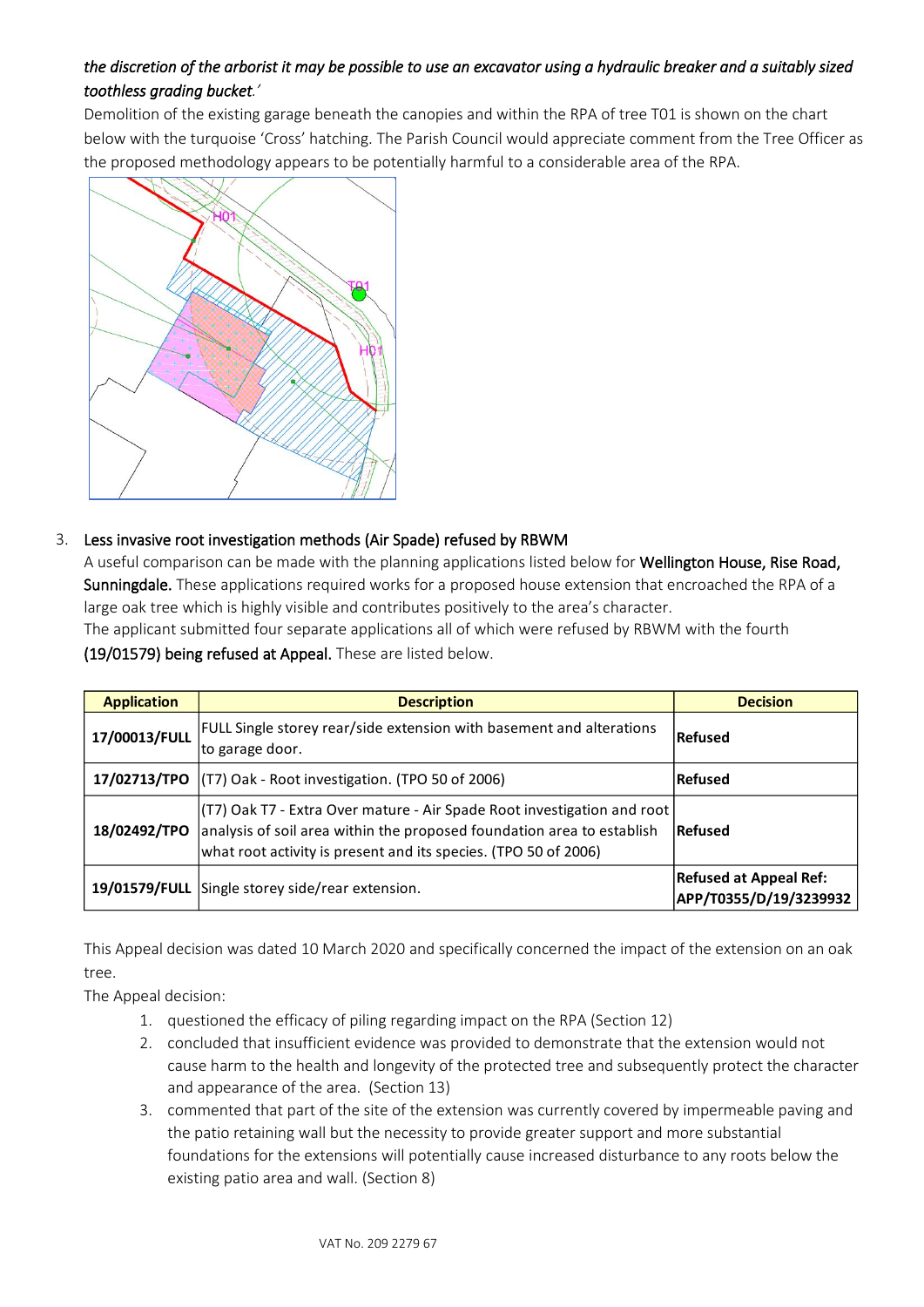Hence, the comparisons with Oakwood are very relevant. Also, the earlier applications at Wellington House had specifically referenced 'Air Spade Investigation' of tree roots. These were refused by RBWM. As mentioned above, Air-spade clearing is proposed as an option following fork or pickaxe digging at Oakwood House. Following the rationale as concluded by RBWM for Wellington House, there must therefore be the possibility of damaging the tree roots using this proposed methodology under 21/00767 at Oakwood House.

## 4. Less incursion into RPA than proposed at Oakwood refused at Appeal

The applicant states that the proposed new building would result in a 6% incursion into the RPA. This is stated by the applicant and supported by the chart shown below. The chart is a little misleading as both the 3.2% and 2.8% need to be added together.

| Tree          |                   | <b>RPA</b><br><b>Structure</b><br><b>Species</b><br>(m <sup>2</sup> ) | <b>Incursion</b> |                   |     |
|---------------|-------------------|-----------------------------------------------------------------------|------------------|-------------------|-----|
| <b>Number</b> |                   |                                                                       |                  | (m <sup>2</sup> ) | (%) |
| <b>T01</b>    | <b>Common Oak</b> | New two<br>storey<br>extension                                        | 608.7            | 19.2              | 3.2 |
|               |                   | Replacement<br>single storey<br>structure                             |                  | 17.3              | 2.8 |

The applicant is therefore of the opinion that this 6% incursion into the RPA will not compromise the longevity or harm the TPO oak tree.

However, in a comparable application- 19/03547, Land at Lady Margaret Cottage, Charters Road, Sunningdale SL5 9QD - building works were similarly proposed within the tree RPA. This application was submitted for Appeal (Appeal Ref: APP/T0355/W/20/3257723) and was refused by the Inspector. What is relevant to this application is that the Inspector commented that the proposed 5% incursion into the tree RPA (referred to as RPZ) was deemed unacceptable. So, a 1% less incursion into a mature TPO tree than proposed at Oakwood was refused by the Inspector. Presumably, this represents the Planning Inspectorate's current interpretation of impact on RPZ's as the refusal decision was made on 23 March 2021. The Inspector's comments are as follows:

*'Whilst the development would only incur into 5% of the area of the RPZ, this is a mature beech tree which is likely to be particularly susceptible to root damage. Clearly, the potential impacts on root protection areas could harm the tree's future health. I am not satisfied that the construction of the dwelling can be done a manner that would not detrimentally affect the health of this protected tree.'* 

# 5. Tree in full public view

The applicant does not include a photograph of the oak tree which is unfortunate. A photograph taken in March 2021 from Broomfield Park road can be seen below. Even without any leaves it is readily apparent that this is a fine mature specimen oak tree that is in full public view, on its own and within the verge area and off site of the Oakwood property.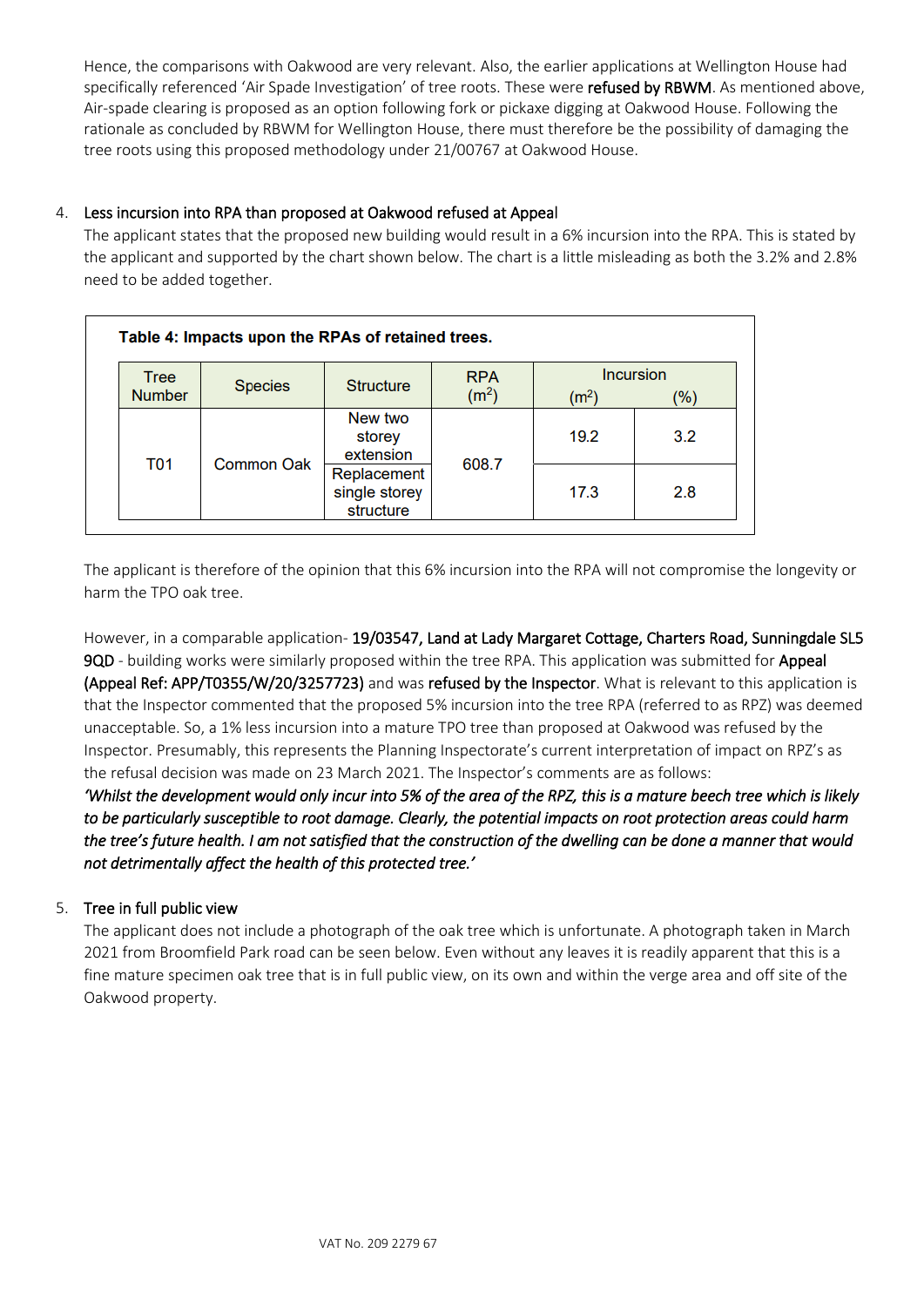

## 6. Proposed plans

The ground floor room plans submitted under 21/00767 shown below (and 20/03539) do not seem to include detailed descriptions for their intended use. An additional bedroom is shown on the 1<sup>st</sup> floor but the description for the ground floor states Kitchen/ Breakfast room for the complete area although *existing garage walls* and *first floor over* are indicated.

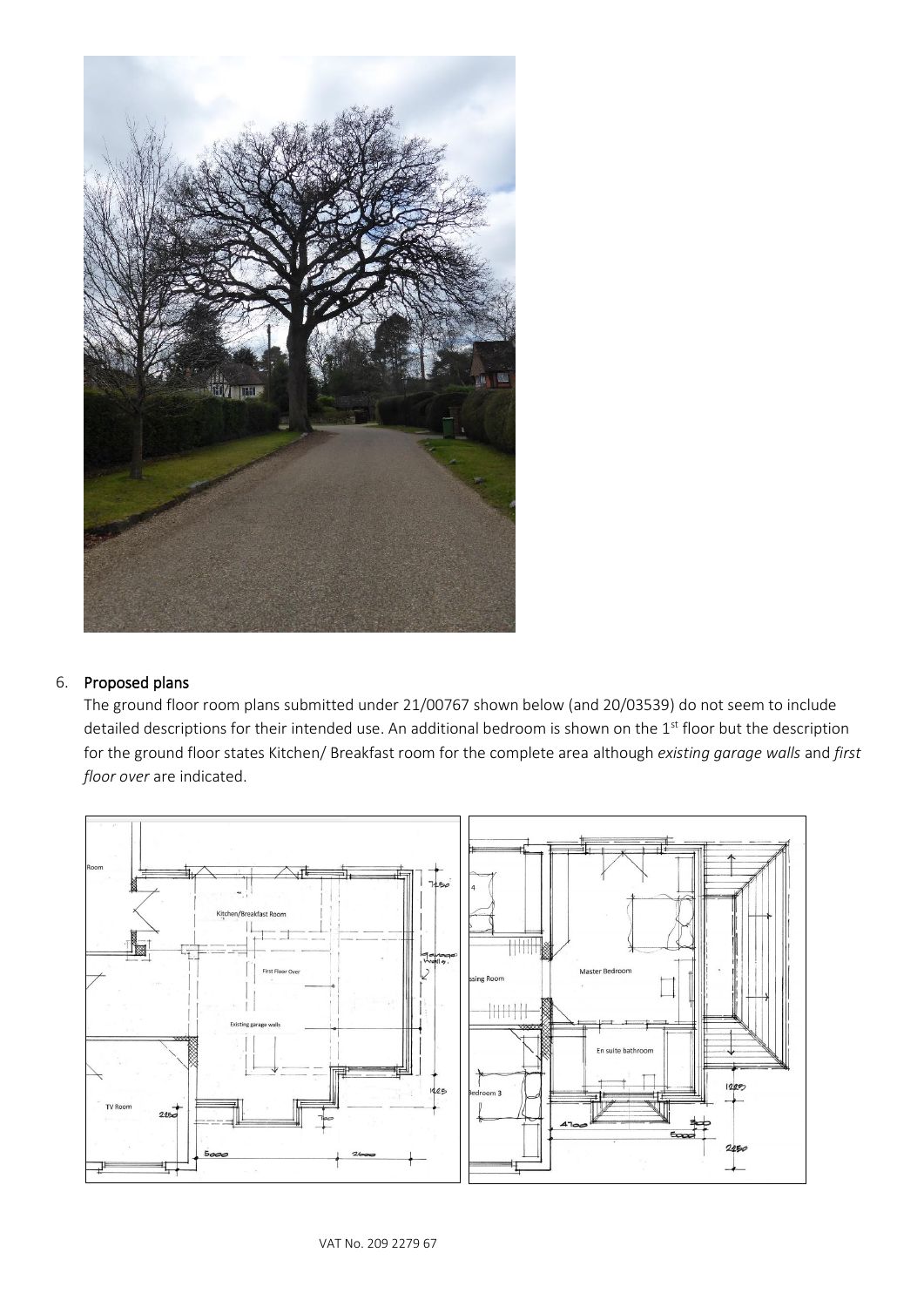As the only additional new incremental space created by the extension is one bedroom then the Parish Council would be of the view that the possible compromise of a TPO tree for such minimal gain is questionable.

## 7. Impact of the tree canopy and RPA on the proposed extension

The diagram below submitted with the application clearly shows the impact of the proposed extension on the RPA of the tree. Also, the dotted circular line indicating the tree canopy shows that this extends to a significant degree over the new extension which is likely to lead to future pressure to prune the tree. We would ask for the Tree Officers comments especially as the radius shown for the RPA would appear to be a much shorter length from the oak tree trunk to Oakwood house than it is drawn in the opposite direction.



## 8. Discrepancy with pruning the lower branches of the oak tree

The earlier application on this site, 20/03385, Works to Trees Covered by TPO specifically applies to this oak tree, T1. Unfortunately, this application is not listed under the Property History for 21/00767 even though the works are being undertaken solely to give additional clearance over the property at Oakwood. The location for 20/03385 is listed as: Verge Adjacent to Oakwood Broomfield Park Sunningdale Ascot.

20/03385 was approved and the application clearly stated: prune lower branches on SW side over the garage to allow a 1.5m clearance of garage. (TPO 51 of 2006).

The Parish Council was surprised to see on page 10 of the Sunningdale Tree Report, Method Statement for 21/00767 reference to pruning the same tree as specified under 20/03385. What was more surprising is that the proposed works to the tree (approved under 20/03385) have now been modified in 21/00767. The applicant is now requesting a crown lift to 2 metres- rather than the 1.5 metres as approved. Although a 0.5 metre difference may not seem significant this represents a 33% increase over the approved scheme. Given the very public location of the tree this is likely to result in a noticeable difference from a visual perspective.

20/03385 was submitted solely for the pruning of this one tree so this was therefore deemed important by the applicant. Furthermore, as both 20/03385 and 21/00767 were submitted by the same applicant it should have been known that crown lift to 1.5 metres was requested and approved. We would request clarification from the RBWM Tree Officer on this discrepancy.

As proposed under 21/00767, the garage is now proposed for demolition. Therefore, the reason stated for crown lift to 1.5 metres- to give clearance over the garage - under 20/03385 must be questioned. The relevant extracts are shown below.